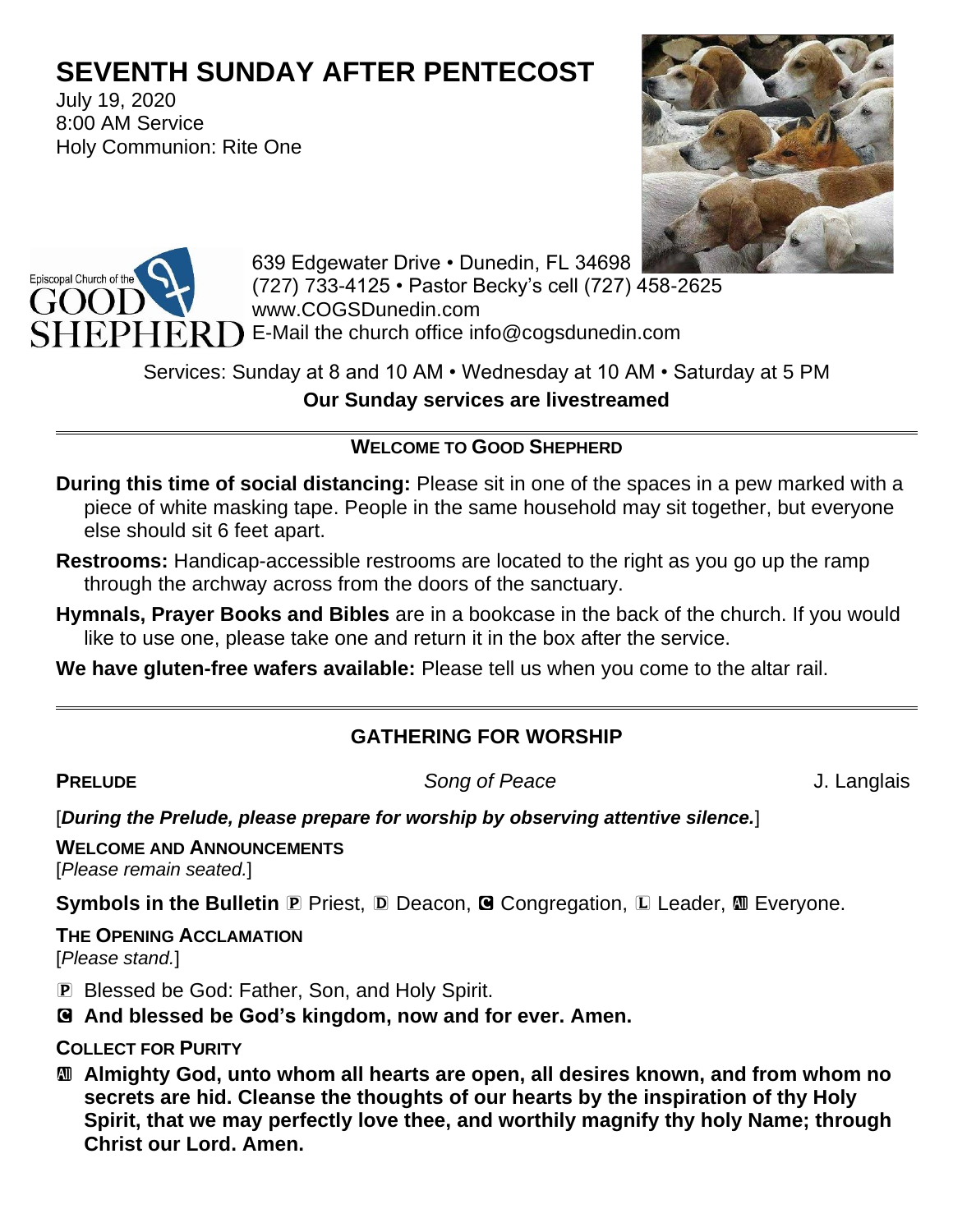- P Lord, have mercy upon us.
- C **Christ, have mercy upon us.**
- **P** Lord, have mercy upon us.

# **COLLECT OF THE DAY**

P The Lord be with you.

# C **And with thy Spirit.**

- P Let us pray… O God, you direct our lives by your grace, and your words of justice and mercy reshape the world. Mold us into a people who welcome your word and serve one another, through Jesus Christ, our Savior and Lord.
- C **Amen.**

# **THE WORD OF GOD**

**The Readings:** Isaiah 44:6-8, Psalm 86:11-17, Romans 8:12-25, Matthew 13:24-30, 36-43 [*Please be seated.*]

# **The First Reading**

L *The First Reading is taken from Isaiah, Chapter 44…*

The Lord, Israel's king and redeemer, the Lord of heavenly forces, says: I am the first, and I am the last, and besides me there are no gods. Who is like me? Let them speak up, explain it, and lay it out for me. Who announced long ago what is to be? Let them tell us what is to come. Don't tremble; have no fear! Didn't I proclaim it? Didn't I inform you long ago? You are my witnesses! Is there a God besides me? There is no other rock; I know of none.

- L The Word of the Lord.
- C **Thanks be to God.**

# **The Psalm**

- L *We will read responsively Psalm 86…*
- L Teach me your way, O LORD, and I will walk in your truth; knit my heart to you that I may fear your Name.
- C **I will thank you, O LORD my God, with all my heart, and glorify your Name for evermore.**
- L For great is your love toward me; you have delivered me from the nethermost Pit.
- C **The arrogant rise up against me, O God, and a band of violent men seeks my life; they have not set you before their eyes.**
- L But you, O LORD, are gracious and full of compassion, slow to anger, and full of kindness and truth.
- C **Turn to me and have mercy upon me; give your strength to your servant; and save the child of your handmaid.**
- L Show me a sign of your favor, so that those who hate me may see it and be ashamed; because you, O LORD, have helped me and comforted me.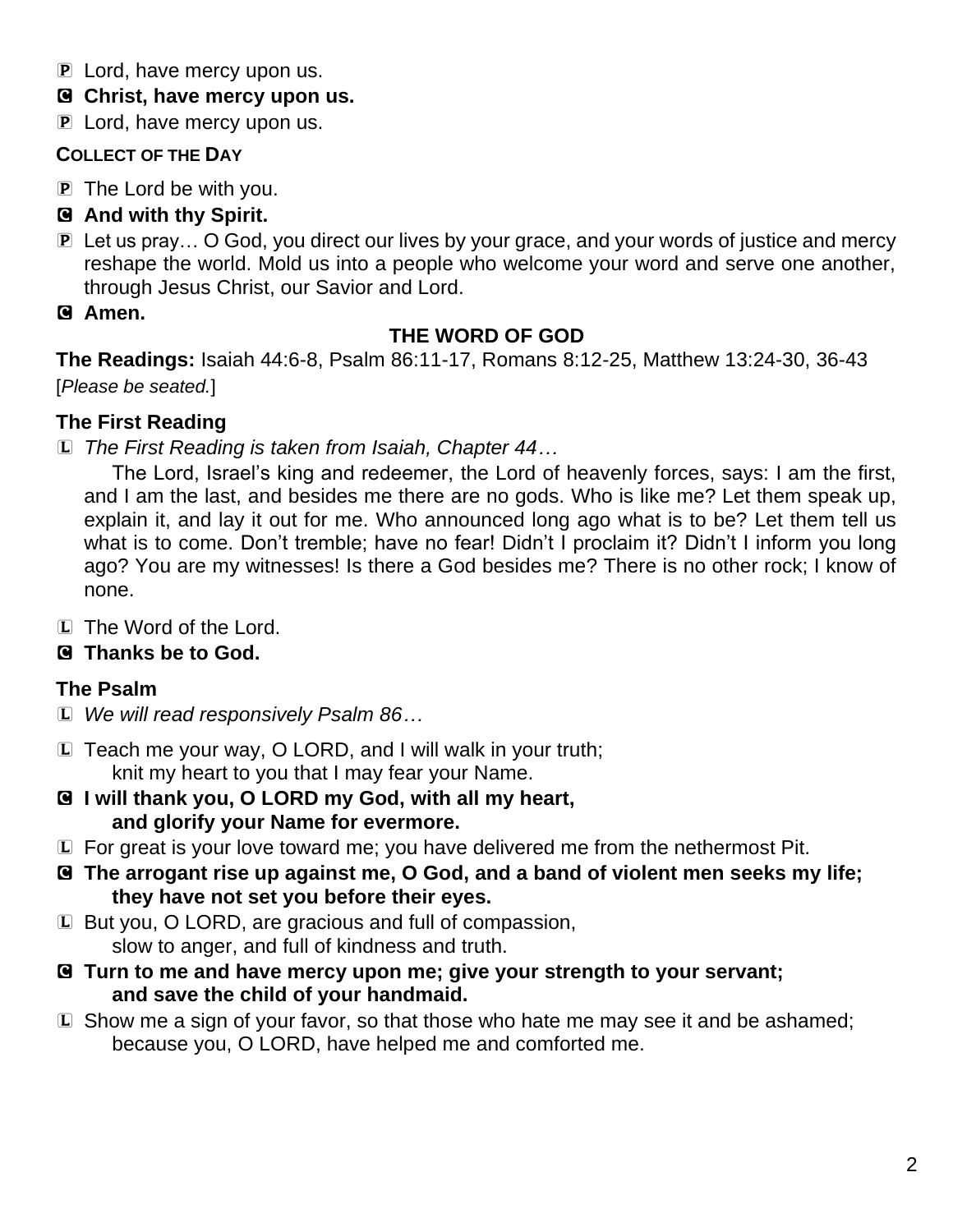### **The Second Reading**

#### L *The Second Reading is taken from Romans, chapter 8*

So then, brothers and sisters, we have an obligation, but it isn't an obligation to ourselves to live our lives on the basis of selfishness. If you live on the basis of selfishness, you are going to die. But if by the Spirit you put to death the actions of the body, you will live. All who are led by God's Spirit are God's sons and daughters. You didn't receive a spirit of slavery to lead you back again into fear, but you received a Spirit that shows you are adopted as his children. With this Spirit, we cry, "Abba, Father." The same Spirit agrees with our spirit, that we are God's children. But if we are children, we are also heirs. We are God's heirs and fellow heirs with Christ, if we really suffer with him so that we can also be glorified with him.

I believe that the present suffering is nothing compared to the coming glory that is going to be revealed to us. The whole creation waits breathless with anticipation for the revelation of God's sons and daughters. Creation was subjected to frustration, not by its own choice it was the choice of the one who subjected it—but in the hope that the creation itself will be set free from slavery to decay and brought into the glorious freedom of God's children. We know that the whole creation is groaning together and suffering labor pains up until now. And it's not only the creation. We ourselves who have the Spirit as the first crop of the harvest also groan inside as we wait to be adopted and for our bodies to be set free. We were saved in hope. If we see what we hope for, that isn't hope. Who hopes for what they already see? But if we hope for what we don't see, we wait for it with patience.

L The Word of the Lord.

#### C **Thanks be to God.**

#### **The Gospel**

[*Please stand.*]

D The Holy Gospel of our Lord Jesus Christ according to Matthew.

#### C **Glory be to thee, O Lord.**

D Jesus told them another parable: "The kingdom of heaven is like someone who planted good seed in his field. While people were sleeping, an enemy came and planted weeds among the wheat and went away. When the stalks sprouted and bore grain, then the weeds also appeared.

"The servants of the landowner came and said to him, 'Master, didn't you plant good seed in your field? Then how is it that it has weeds?'

"An enemy has done this,' he answered.

"The servants said to him, 'Do you want us to go and gather them?' "

But the landowner said, 'No, because if you gather the weeds, you'll pull up the wheat along with them. Let both grow side by side until the harvest. And at harvesttime I'll say to the harvesters, "First gather the weeds and tie them together in bundles to be burned. But bring the wheat into my barn."'"

Jesus left the crowds and went into the house. His disciples came to him and said, "Explain to us the parable of the weeds in the field."

Jesus replied, "The one who plants the good seed is the Human One. The field is the world. And the good seeds are the followers of the kingdom. But the weeds are the followers of the evil one. The enemy who planted them is the devil. The harvest is the end of the present age. The harvesters are the angels. Just as people gather weeds and burn them in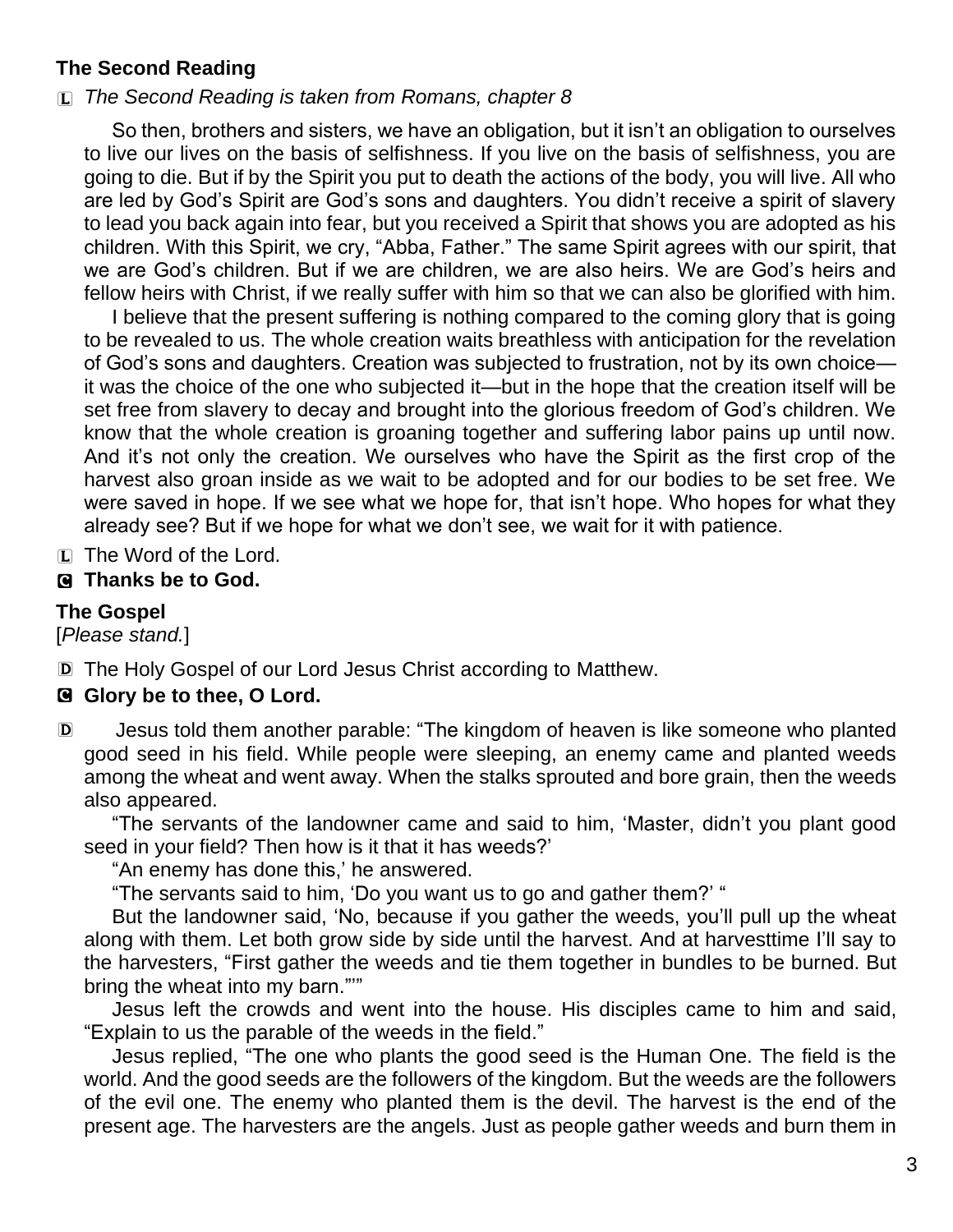the fire, so it will be at the end of the present age. The Human One will send his angels, and they will gather out of his kingdom all things that cause people to fall away and all people who sin. He will throw them into a burning furnace. People there will be weeping and grinding their teeth. Then the righteous will shine like the sun in their Father's kingdom. Those who have ears should hear."

D The Gospel of the Lord.

#### C **Praise be to thee, O Christ.**

**THE SERMON** Becky Robbins-Penniman

[*Please be seated.*]

**THE NICENE CREED**  [*Please stand.*]

C **We believe in one God, the Father, the Almighty, maker of heaven and earth, of all that is, seen and unseen.** 

**We believe in one Lord, Jesus Christ, the only Son of God, eternally begotten of the Father, God from God, Light from Light, true God from true God, begotten, not made, of one Being with the Father. Through him all things were made. For us and for our salvation he came down from heaven: by the power of the Holy Spirit he became incarnate from the Virgin Mary, and was made man. For our sake he was crucified under Pontius Pilate; he suffered death and was buried. On the third day he rose again in accordance with the Scriptures; he ascended into heaven and is seated at the right hand of the Father. He will come again in glory to judge the living and the dead, and his kingdom will have no end.**

**We believe in the Holy Spirit, the Lord, the giver of life, who proceeds from the Father and the Son. With the Father and the Son he is worshiped and glorified. He has spoken through the Prophets. We believe in one holy catholic and apostolic Church. We acknowledge one baptism for the forgiveness of sins. We look for the resurrection of the dead, and the life of the world to come. Amen.**

#### **THE PRAYERS OF THE PEOPLE**

*[Please sit, stand, or kneel, as you prefer.]*

- D Let us pray for the whole state of Christ's Church and the world.
- L Almighty and everliving God, who in thy holy Word hast taught us to make prayers, and supplications, and to give thanks for all humanity Receive these our prayers which we offer unto thy divine Majesty, beseeching thee to inspire continually the Universal Church with the spirit of truth, unity, and concord; and grant that all those who do confess thy holy Name may agree in the truth of thy holy Word, and live in unity and godly love. God of Justice,

#### C **Hear our prayer.**

L Give grace, O heavenly Father, to all bishops, especially to Michael, our Presiding Bishop; Dabney, our Bishop; Barry and Michael, our Assisting Bishops; Becky, our Rector; Cindy, our Deacon; Ann, our Priest Associate; to our companion diocese of the Dominican Republic; to these Episcopal Churches in our Diocese; St. John's, St. Monica's, and St. Paul's, and Trinity-By-The-Cove, all in Naples; DaySpring Conference Center in Parrish, and the Clearwater Deanery Collaboration Partners; and to all priests, deacons, and the laity in their ministry; that they may, both by their life and doctrine, set forth thy true and lively Word, and rightly and duly administer thy holy Sacraments. God of Justice,

#### C **Hear our prayer.**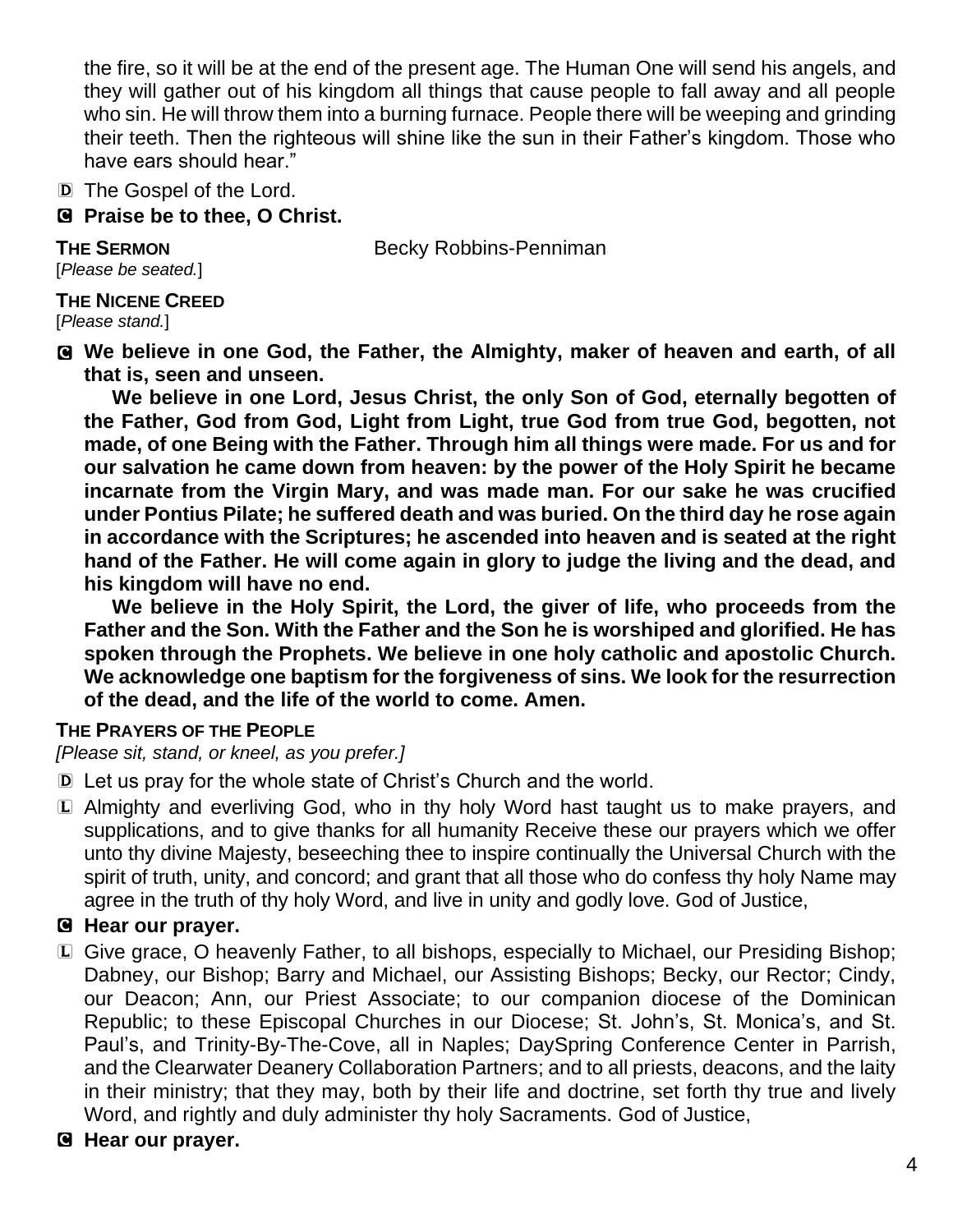L And to all thy people give thy heavenly grace, and especially to this congregation here present; that, with meek heart and due reverence, they may hear and receive thy holy Word, truly serving thee in holiness and righteousness all the days of their life. God of Justice,

#### C **Hear our prayer.**

L We beseech thee also so to rule the hearts of those who bear the authority of government in this and every land, especially President Trump, that they may be led to wise decisions and right actions for the welfare and peace of the world. We pray that all God's children might live in the hope of the world peace for which we are created. God of Justice,

## C **Hear our prayer.**

L And we most humbly beseech thee, of thy goodness, O Lord, to comfort and succor [*Add handwritten names from notebook*] and all those who, in this transitory life, are in trouble, sorrow, need, sickness, or any other adversity, especially those listed in the weekly news who have asked for our prayers. I now invite you to pray for others by name, aloud or in your hearts. [*Leave time…*] God of Justice,

# C **Hear our prayer.**

L Open, O Lord, the eyes of all people to behold thy gracious hand in all thy works, that, rejoicing in thy whole creation, they may honor thee with their substance, and be faithful stewards of thy bounty. We give thanks for the flowers given by Donna Pylman in loving memory of her father, Henry Pylman, and for the birthday this coming week of Jean Roberts, and for those celebrating anniversaries this week, Brian & Mildred Levy. God of Justice,

#### C **Hear our prayer.**

L And we also bless thy holy Name for all thy servants departed this life in thy faith and fear, [*especially… add names from notebook*]. Please add names of those on your heart, silently or aloud. [*Leave time…*] We beseech thee to grant them continual growth in thy love and service; and to grant us grace so to follow the good examples of all thy saints, that with them we may be partakers of thy heavenly kingdom. God of Justice,

# C **Hear our prayer.**

L Grant these our prayers, O Father, for Jesus Christ's sake, our only Mediator and Advocate.

C **Amen.**

# **THE CONFESSION AND ABSOLUTION**

[*Please kneel or stand.*]

- D Let us humbly confess our sins unto Almighty God. [*Silence is kept.*] Most merciful God, . . .
- a **We confess that we have sinned against thee in thought, word, and deed, by what we have done, and by what we have left undone. We have not loved thee with our whole heart; we have not loved our neighbors as ourselves. We are truly sorry and we humbly repent. For the sake of thy Son Jesus Christ, have mercy on us and forgive us; that we may delight in thy will, and walk in thy ways, to the glory of thy Name. Amen.**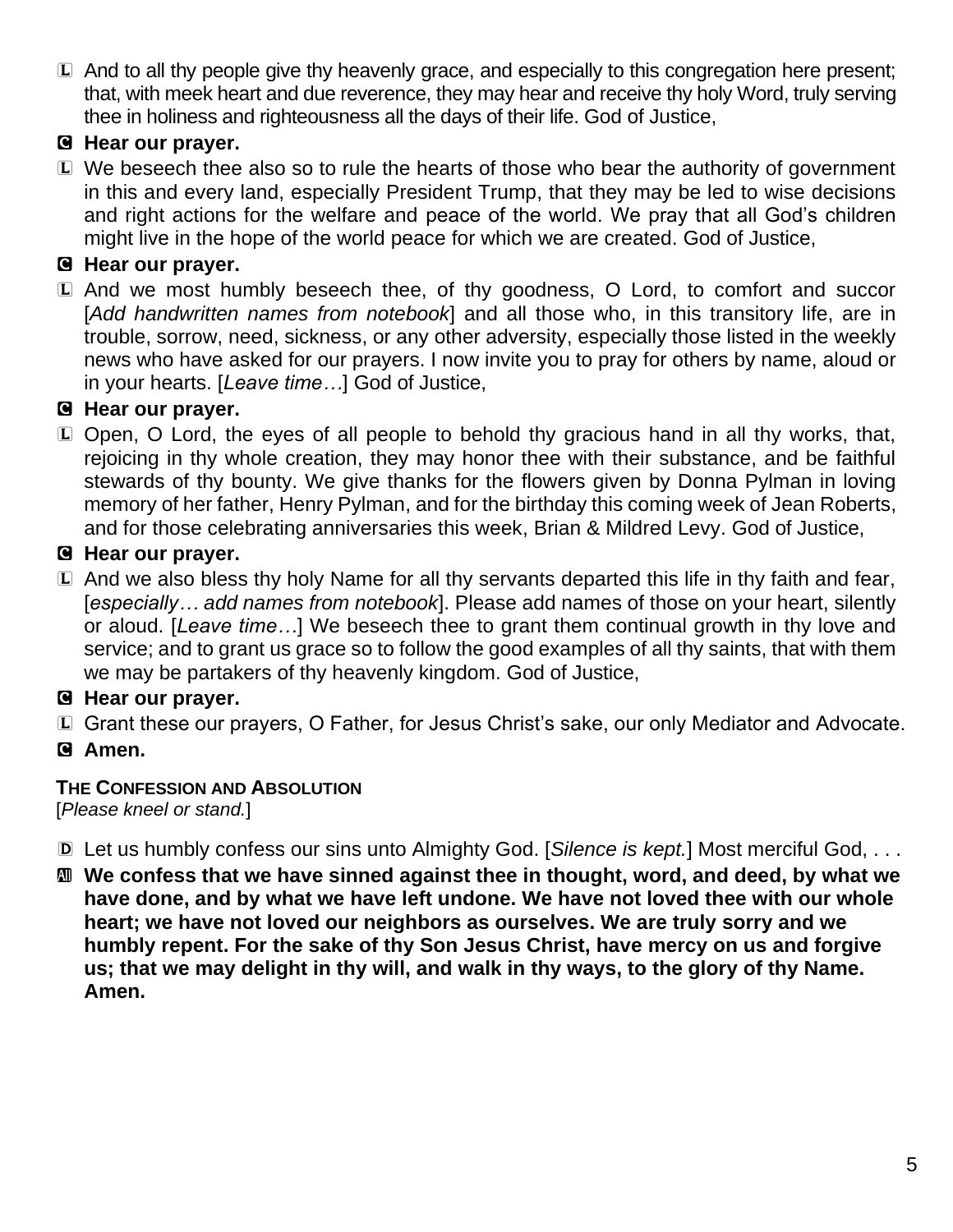- P Almighty God, our heavenly Father, who of his great mercy hath promised forgiveness of sins to all those who with hearty repentance and true faith turn unto him, have mercy upon you, pardon and deliver you from all your sins, confirm and strengthen you in all goodness, and bring you to everlasting life; through Jesus Christ our Lord.
- C **Amen.**

#### **WELCOME NEW MEMBERS**

#### **THE GREETING OF PEACE**

[*Please stand. During this time of social distancing, a wave or bow, accompanied by a smile and "the Peace of the Lord be with you," will do nicely.*]

P The peace of the Lord be always with you.

C **And with thy spirit.**

# **THE HOLY COMMUNION**

#### **THE OFFERTORY SENTENCE**

D Worthy art thou, O Lord our God, to receive glory and honor and power; for thou hast created all things, and by thy will they were created and have their being.

[*Please be seated. The offering plates are on stands in the front and the back of the church. If you wish, you may place an offering there.*]

**OFFERTORY** *I Want Jesus to Walk with Me* E. Boatner

#### **THE PRESENTATION OF THE OFFERINGS**

[*Please stand when invited by the Deacon.*]

- D As we receive these gifts, we acknowledge
- C **All things come from thee, O Lord and of thine own have we given thee.**

**THE GREAT THANKSGIVING:** Eucharistic Prayer II

- P The Lord be with you.
- C **And with thy spirit.**
- P Lift up your hearts.
- C **We lift them up unto the Lord.**
- P Let us give thanks unto our Lord God.
- C **It is meet and right so to do.**
- P It is very meet, right, and our bounden duty, that we should at all times, and in all places, give thanks unto thee, O Lord, holy Father, almighty, everlasting God, Creator of the light and source of life, who hast made us in thine image, and called us to new life in Jesus Christ our Lord. Therefore, with Angels and Archangels, and with all the company of heaven, we laud and magnify thy glorious Name; evermore praising thee, and saying,
- C **Holy, holy, holy, Lord God of Hosts: Heaven and earth are full of thy glory. Glory be to thee, O Lord Most High. Blessed is he that cometh in the name of the Lord. Hosanna in the highest.**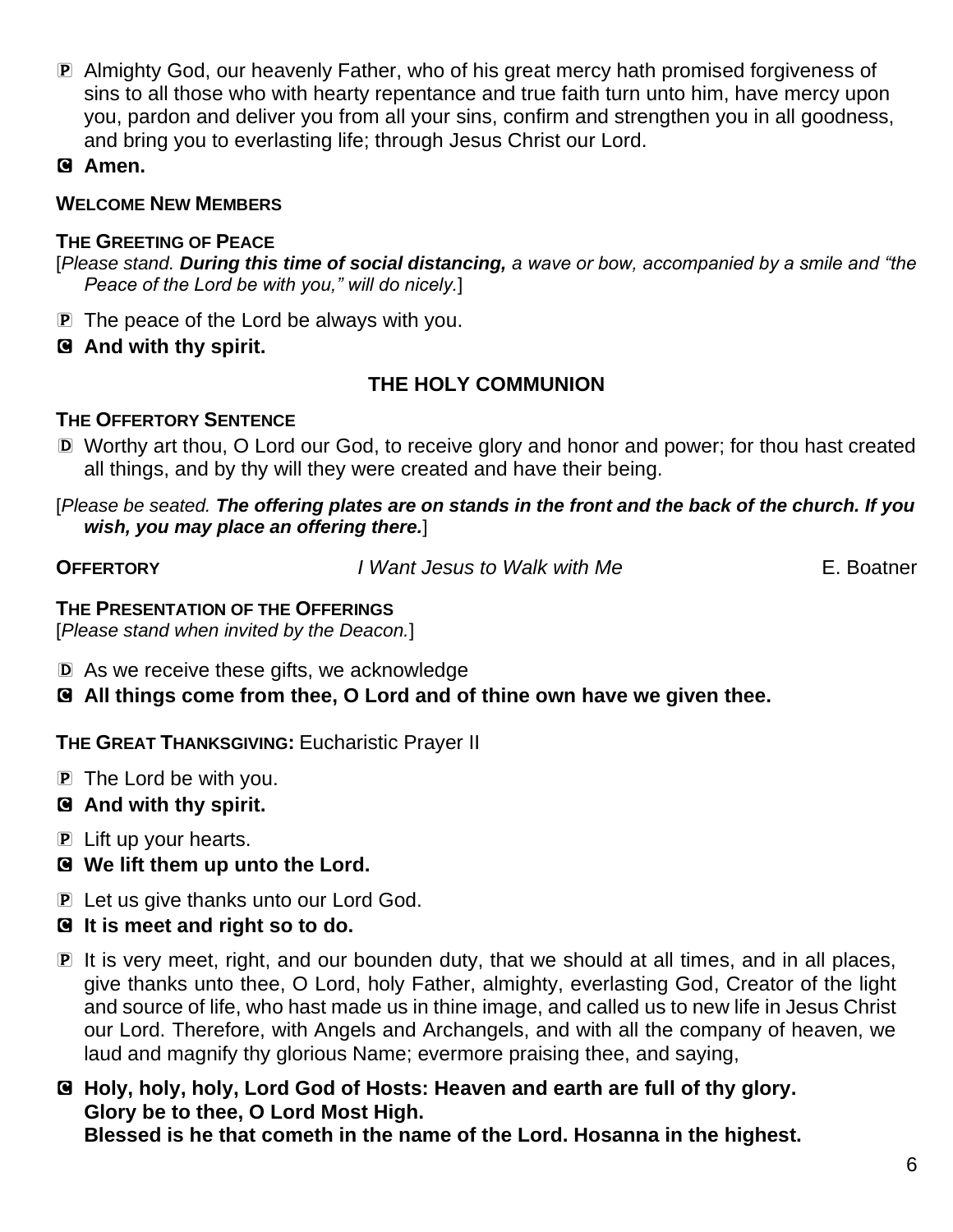### [*Please kneel or stand, as you choose.*]

- P All glory be to thee, O Lord our God, for that thou didst create heaven and earth, and didst make us in thine own image; and, of thy tender mercy, didst give thine only Son Jesus Christ to take our nature upon him, and to suffer death upon the cross for our redemption. He made there a full and perfect sacrifice for the whole world; and did institute, and in his holy Gospel command us to continue, a perpetual memory of that his precious death and sacrifice, until his coming again.
- P For in the night in which he was betrayed, he took bread; and when he had given thanks to thee, he broke it, and gave it to his disciples, saying, "Take, eat, this is my Body, which is given for you. Do this in remembrance of me."
- P Likewise, after supper, he took the cup; and when he had given thanks, he gave it to them, saying, "Drink this, all of you; for this is my Blood of the New Covenant, which is shed for you, and for many, for the remission of sins. Do this, as oft as ye shall drink it, in remembrance of me."
- P Wherefore, O Lord and heavenly Father, we thy people do celebrate and make, with these thy holy gifts which we now offer unto thee, the memorial thy Son hath commanded us to make; having in remembrance his blessed passion and precious death, his mighty resurrection and glorious ascension; and looking for his coming again with power and great glory. And we most humbly beseech thee, O merciful Father, to hear us, and, with thy Word and Holy Spirit, to bless and sanctify these gifts of bread and wine, that they may be unto us the Body and Blood of thy dearly-beloved Son Jesus Christ.
- C **And we earnestly desire thy fatherly goodness to accept this our sacrifice of praise and thanksgiving, whereby we offer and present unto thee, O Lord, our selves, our souls and bodies. Grant, we beseech thee, that all who partake of this Holy Communion may worthily receive the most precious Body and Blood of thy Son Jesus Christ, and be filled with thy grace and heavenly benediction; and also that we and all thy whole Church may be made one body with him, that he may dwell in us, and we in him; through the same Jesus Christ our Lord;**
- P By whom, and with whom, and in whom, in the unity of the Holy Ghost all honor and glory be unto thee, O Father Almighty, world without end.
- C **AMEN.**

# **THE LORD'S PRAYER**

- P And now, as our Savior Christ hath taught us, we are bold to say,
- C **Our Father, who art in heaven, hallowed be thy Name, thy kingdom come, thy will be done, on earth as it is in heaven. Give us this day our daily bread. And forgive us our trespasses, as we forgive those who trespass against us. And lead us not into temptation, but deliver us from evil. For thine is the kingdom, and the power, and the glory, for ever and ever. Amen.**

# **THE BREAKING OF THE BREAD**

- P Creator of all, you gave us golden fields of wheat, whose many grains were gathered and made into this one Bread.
- C **So may your Church be gathered from the ends of the earth into your kingdom.**